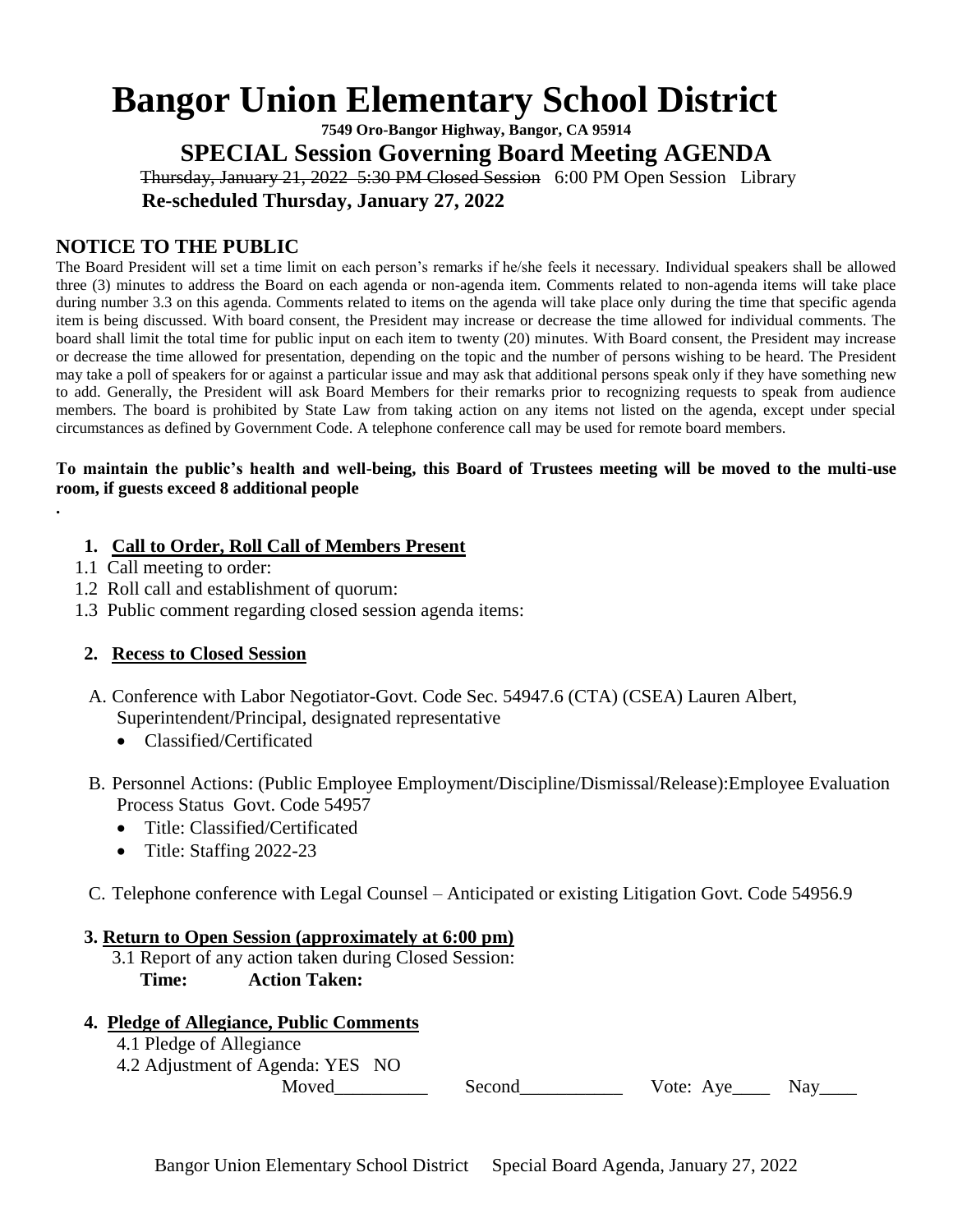- 4.3 Public Comment regarding any item that is NOT on the open session agenda No formal action will be taken at this time.
- **5**. **Superintendent's Report** 88 students enrolled, Attendance: P-1 83.05
	- 5.1 Superintendent to give a district update:
		- \* February Activity Calendar subject to change

# **6. Consent Agenda**

 The following items are to be considered as part of the Consent Agenda. A member of the Board of Trustees may request any item(s) be pulled from the Consent Agenda for individual action. All remaining items may be approved by a single action of the Board. Superintendent recommends approval of all consent agenda items.

- 6.1 Approval of Board Minutes of December 9, 2021
- 6.2 Approval of Check Register and Budget Revisions: December 2021
- 6.3 Approval Inter-District Transfer to Bangor 21-22-25, 21-22-26 able in Superintendent folder for trustee review)
- 6.4 Williams Quarterly Report: Acknowledgement of <u>no</u> complaints received during this Quarter

| 7. Action Item                                                                                                              | 7.1 Approval 2021 School Accountability Report Card (SARC) |                            |  |  |
|-----------------------------------------------------------------------------------------------------------------------------|------------------------------------------------------------|----------------------------|--|--|
|                                                                                                                             |                                                            |                            |  |  |
| 7.2 Discuss/Approval KFI/LWPP Proposal #22-0020                                                                             |                                                            |                            |  |  |
|                                                                                                                             |                                                            |                            |  |  |
| 7.3 Discuss/Approval CSBA GAMUT and Board Policy services                                                                   |                                                            |                            |  |  |
|                                                                                                                             |                                                            |                            |  |  |
| 7.4 Approval Memorandum of Understanding between Bangor UESD and BCOE to provide therapeutic<br>Supports for the 2020-2021. |                                                            |                            |  |  |
|                                                                                                                             |                                                            |                            |  |  |
| 7.5 Approval Mid-Year Local Control Accountability Program LCAP.                                                            |                                                            |                            |  |  |
|                                                                                                                             |                                                            |                            |  |  |
| 7.6 Discuss/Approval Generator Project with company through formal bids with Grant funding.                                 |                                                            |                            |  |  |
|                                                                                                                             |                                                            |                            |  |  |
| 7.7 Approval to accept Board trustee Larry Dowell resignation effective April 30, 2022                                      |                                                            |                            |  |  |
|                                                                                                                             |                                                            | Moved Second Vote: Aye Nay |  |  |
|                                                                                                                             |                                                            |                            |  |  |